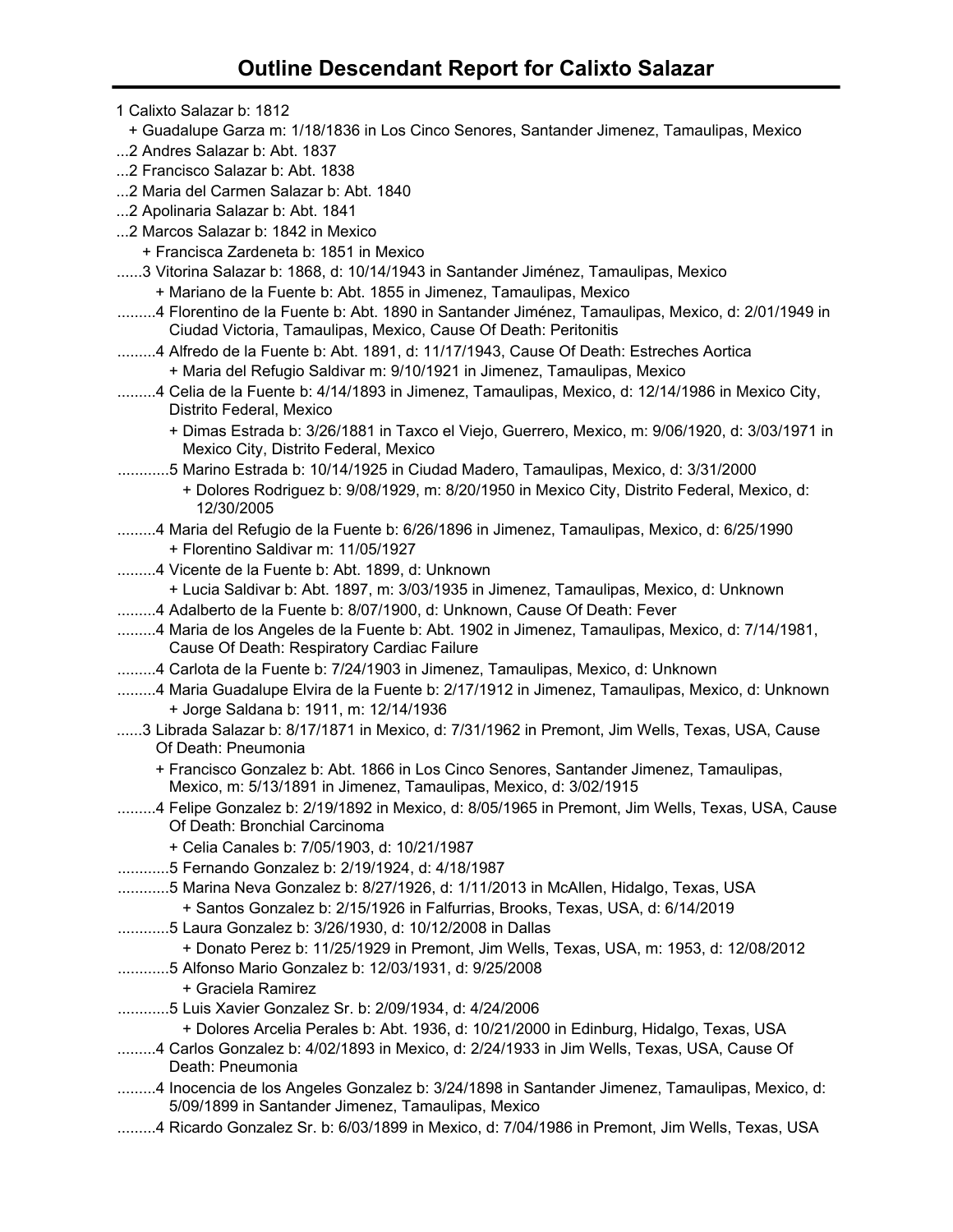| + Candelaria de los Santos b: 2/02/1900 in Starr, Texas, USA, m: 12/04/1921 in Brooks, Texas,<br>USA, d: 9/28/1938 in Premont, Jim Wells, Texas, USA, Cause Of Death: Pellagra - Malnutrition |
|-----------------------------------------------------------------------------------------------------------------------------------------------------------------------------------------------|
| 5 Maria del Carmen Gonzalez b: 11/27/1922 in Jim Wells, Texas, USA                                                                                                                            |
| + Erasmo Pulido b: 7/26/1923 in Jim Wells, Texas, USA, m: 11/27/1945 in Jim Wells, Texas,<br>USA, d: 9/19/2003 in Jim Wells, Texas, USA, Cause Of Death: CVA                                  |
| 5 Candelaria Gonzalez b: 6/14/1925                                                                                                                                                            |
| + Adan Cavazos b: 1/14/1926, d: 11/19/2003 in Premont, Jim Wells, Texas, USA                                                                                                                  |
| 5 Ricardo Gonzalez Jr. b: 10/30/1930 in Jim Wells, Texas, USA, d: 8/19/1960 in Premont, Jim<br>Wells, Texas, USA, Cause Of Death: Medulloblastoma                                             |
| + Ella Mendiondo m: 11/03/1956 in Corpus Christi, Nueces, Texas, USA                                                                                                                          |
| 5 Abelardo Gonzalez b: 9/06/1936, d: 3/13/2016 ; at home, Cause Of Death: self inflicted<br>gunshot wound                                                                                     |
| + Belia Martinez b: 1/12/1936 in Travis, Texas, USA, m: 6/01/1957 in Travis, Texas, USA                                                                                                       |
| 4 Fulgencio Gonzalez b: 3/03/1902, d: 10/12/1980                                                                                                                                              |
| + Maria Luisa Salinas b: 12/24/1907, m: 1927, d: 8/22/1988                                                                                                                                    |
| 5 Ninfa Gonzalez b: 8/17/1928 in Jim Wells, Texas, USA                                                                                                                                        |
| + Armando Saenz b: 1/02/1925, d: 11/20/2001 in Hidalgo, Texas, USA<br>5 Narcedalia Gonzalez b: 8/10/1930 in Jim Wells, Texas, USA, d: 2004                                                    |
| + Robert Leon Reinitz d: 10/30/2000 in Harris, Texas, USA                                                                                                                                     |
| 5 Nieves Gonzalez b: 9/14/1931 in Brooks, Texas, USA                                                                                                                                          |
| + Eugene Sterli                                                                                                                                                                               |
| 5 Fulgencio Rene Gonzalez b: 5/05/1934, d: 8/16/2010 in San Marcos, Hays, Texas, USA                                                                                                          |
| + Amparo Valadez b: 12/31/1933                                                                                                                                                                |
| 5 Francisco Gonzalez b: 11/12/1936, d: 4/30/2000 in Pharr, Hidalgo, Texas, USA<br>+ Maria Elva Ramirez                                                                                        |
| 5 Hector Gregorio Gonzalez b: 5/09/1939 in Jim Wells, Texas, USA                                                                                                                              |
| 4 Juventino Gonzalez b: 6/13/1903 in Mexico, d: 11/11/1959 in Brooks, Texas, USA, Cause Of<br>Death: Cerebral Vascular Accident                                                               |
| 4 Maria del Carmen Gonzalez b: 10/27/1905 in Santander Jimenez, Tamaulipas, Mexico, d:<br>10/27/1905 in Santander Jimenez, Tamaulipas, Mexico                                                 |
| 4 Jose Gonzalez b: 10/27/1905 in Santander Jimenez, Tamaulipas, Mexico, d: 10/27/1905 in<br>Santander Jimenez, Tamaulipas, Mexico                                                             |
| 4 Francisco Gonzalez b: 5/01/1907, d: 10/23/1996 in Kingsville, Kleberg, Texas, USA                                                                                                           |
| 3 Elvira Salazar b: 1875, d: 6/25/1877 in Jimenez, Tamaulipas, Mexico, Cause Of Death: Fever                                                                                                  |
| 3 Demeterio Salazar b: 12/22/1878 in Mexico, d: 12/06/1936 in Jim Wells, Texas, USA, Cause Of                                                                                                 |
| Death: run over by truck - Hwy 66, 8 miles South of Alice, Texas                                                                                                                              |
| + Maria Nemesia Montalvo                                                                                                                                                                      |
| 4 Alfonso Salazar b: 12/26/1907 in Alice, Jim Wells, Texas, USA, d: 1/13/1958 in Corpus Christi,<br>Nueces, Texas, USA, Cause Of Death: Cerebral Hemorrage                                    |
| 4 Armando Salazar b: 10/22/1909 in Alice, Jim Wells, Texas, USA, d: 6/23/1966 in Corpus Christi,<br>Nueces, Texas, USA, Cause Of Death: Cardiac Failure                                       |
| + Rosabel Arce                                                                                                                                                                                |
| 5 Armando Salazar Jr. b: 1/17/1939                                                                                                                                                            |
| 3 Maria de los Dolores Salazar b: 4/17/1880 in Jimenez, Tamaulipas, Mexico, d: 12/10/1950 in<br>Falfurrias, Brooks, Texas, USA                                                                |
| + Eusebio Garza b: 10/22/1879 in Texas, USA, d: 10/19/1933 in Brooks, Texas, USA, Cause Of<br>Death: Pyonephritis                                                                             |
| 4 Maria Guadalupe Garza b: Abt. 1908 in Texas, USA, d: Unknown                                                                                                                                |
| + Procopio Guerra b: 7/08/1894 in Texas, USA, m: 9/22/1935 in Brooks, Texas, USA, d:<br>4/04/1993 in Jim Wells, Texas, USA                                                                    |
| 5 Maria Hilda Guerra b: 7/01/1936 in Texas, USA, d: 1/02/1940, Cause Of Death: Sudden Death                                                                                                   |
| 5 Jose Mario Guerra b: 4/16/1938 in Texas, USA, d: 11/15/1939 in Brooks, Texas, USA, Cause<br>Of Death: Encephalitis                                                                          |
| 5 Jose Mario Guerra b: 5/05/1940<br>+ Nora Sylvia Garza b: 9/03/1944 in Brooks, Texas, USA, m: 4/16/1966 in Brooks, Texas, USA                                                                |
|                                                                                                                                                                                               |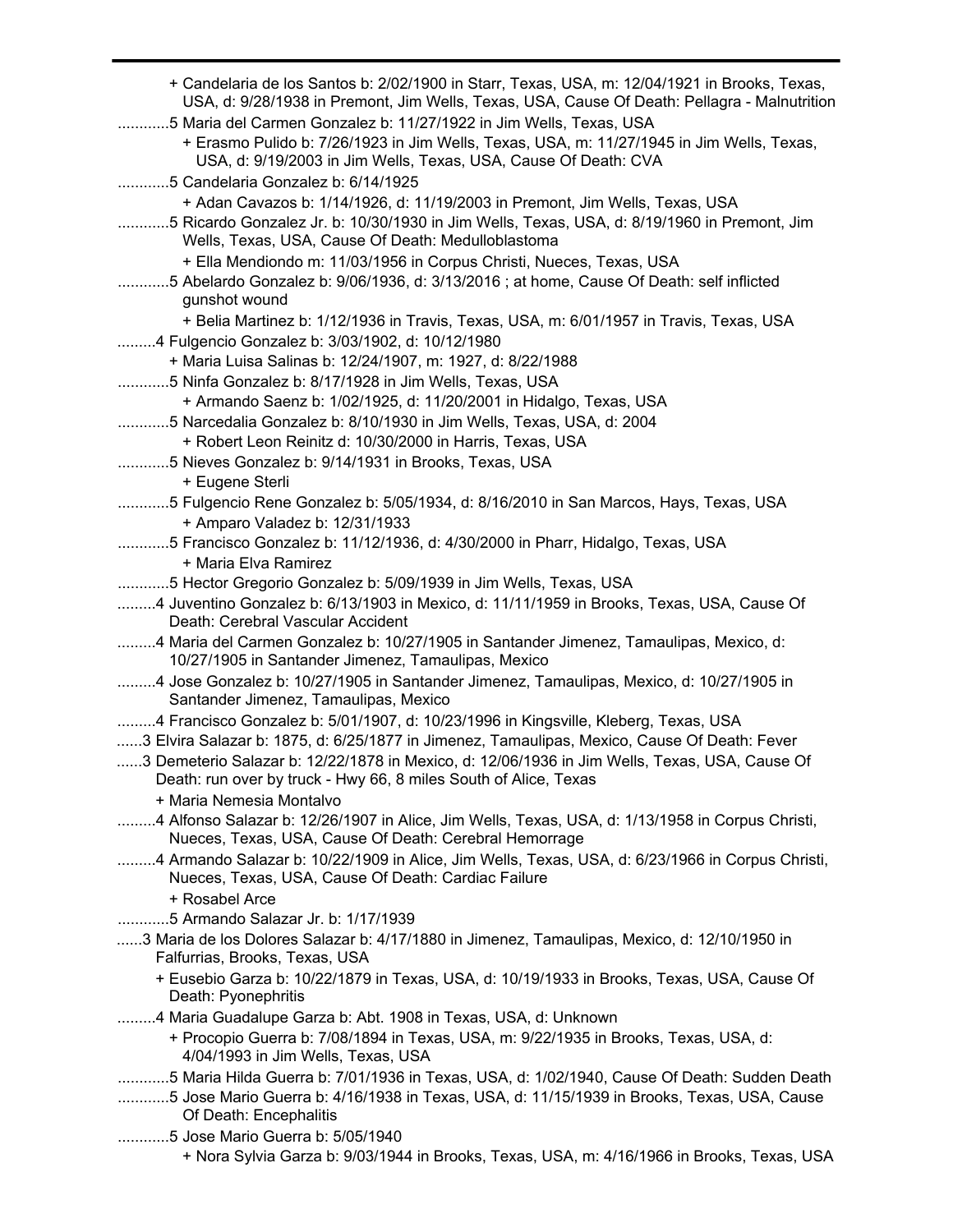- ............5 Robert Romeo Guerra b: 12/18/1941, d: 5/07/2009 in Corpus Christi, Nueces, Texas, USA
- ............5 Edna Guerra b: 4/13/1944
- ............5 Hector Guerra b: 4/13/1944 in Brooks, Texas, USA
- ............5 Xavier Guerra b: 5/06/1947 in Los Olmos, Jim Wells, Texas, USA, d: 3/26/1949, Cause Of Death: Hodgkins
- .........4 Celia Garza b: 9/21/1909, d: 1/26/1986 in Falfurrias, Brooks, Texas, USA
	- + Ramiro Brossig
- ............5 Rogelio Enoch Brossig b: 4/21/1940
	- + Rosa Diaz b: 10/06/1947
	- + Santiago Barrera b: 7/25/1901 in Rio Grande City, Starr, Texas, USA, d: 11/21/1999 in Alice, Jim Wells, Texas, USA
- .........4 Josefa Garza b: 3/19/1911, d: 4/06/1962
	- + Medardo Perez b: 6/06/1911, d: 11/07/2002 in Jim Wells, Texas, USA
- ............5 Alicia Norma Perez b: 9/27/1942 in Brooks, Texas, USA, d: 9/13/2018 in Corpus Christi, Nueces, Texas, USA
	- + Alfredo Ramirez
	- + Lloyd D. Greer
- ............5 Medardo Perez Jr. b: 7/27/1944 in Brooks, Texas, USA
	- + Carmen Alicia Garza b: 1947 in Mier, Tamaulipas, Mexico, m: 7/26/1969 in Nueces, Texas, USA
- ............5 Eusebio Perez b: 8/28/1946
	- + Maria Elena Ramos b: 5/16/1946 in San Patricio, Texas, USA, d: 2/23/2010
- .........4 Rosa Estela Garza b: 8/30/1916 in Brooks, Texas, USA, d: 11/06/1918 in Brooks, Texas, USA, Cause Of Death: Ptomaine Poisoning
- ......3 Guadalupe Salazar b: 5/20/1884 in Mexico, d: 10/21/1948 in Alice, Jim Wells, Texas, USA, Cause Of Death: Coronary Thrombosis
	- + Ignacia N b: 7/31/1884, d: 4/28/1950
- .........4 Veronica Salazar b: 3/31/1911, d: 2/1985 in Jim Wells, Texas, USA
- ......3 Calixto Salazar b: 2/05/1887 in Jimenez, Nuevo Leon, Mexico, d: 8/11/1964 in Brooks, Texas, USA, Cause Of Death: Cerebro Vascular Accident
	- + Rita Bocanegra Galbert b: 5/22/1893 in Corpus Christi, Nueces, Texas, USA, m: 5/22/1910 in San Diego, Duval, Texas, USA, d: 7/07/1993 in Kleberg, Texas, USA
- .........4 Ofelia Salazar b: 7/04/1911 in Premont, Jim Wells, Texas, USA, d: 10/01/1977 in Corpus Christi, Nueces, Texas, USA, Cause Of Death: Metastatic Carcinoma of Breast
	- + Ramiro R. Lerma m: 12/31/1943 in Jim Wells, Texas, USA
- .........4 Maria Elia Salazar b: 1914
	- + Jay Fulton Richardson
- ............5 Betty Lou Richardson b: 3/06/1944
- ............5 Bonnie Sue Richardson b: 8/14/1946 in Jim Wells, Texas, USA
- ............5 Floyd Albert Richardson b: 1/14/1948 in Jim Wells, Texas, USA
- ............5 Martha Nell Richardson b: 9/09/1949 in Jim Wells, Texas, USA
- .........4 Carmen Elvira Salazar b: 10/03/1918 in Premont, Jim Wells, Texas, USA
- .........4 Arnulfo Salazar b: 3/22/1921, d: 3/25/2002 in Gentry, Benton, Arkansas, USA
	- + Grace Ella Sheeran b: 3/06/1927, m: 1/02/1949 in Jim Wells, Texas, USA, d: 5/23/1990
- .........4 Leonel Romeo Salazar b: 10/08/1928, d: 11/12/2017 in Richmond, Fort Bend, Texas, USA
	- + Dora Gonzalez m: 8/15/1954 in Jim Wells, Texas, USA
- ............5 Homero Salazar b: 5/07/1955 in Brooks, Texas, USA
	- + Mercedes San Miguel m: 1/24/1981 in Harris, Texas, USA
- ............5 Rolando Salazar b: 6/26/1957 in Brooks, Texas, USA
- ............5 Diana Ann Salazar b: 7/26/1958 in Fort Bend, Texas, USA
- ............5 Yvonne Salazar b: 10/03/1959 in Fort Bend, Texas, USA
- .........4 Alma Salazar b: 12/20/1930
- .........4 Josefina Salazar b: 12/20/1930 in Jim Wells, Texas, USA
- ......3 Francisca Salazar b: 12/05/1887 in Jimenez, Tamaulipas, Mexico
- ......3 Carmen Salazar b: 7/16/1895 in Jimenez, Tamaulipas, Mexico